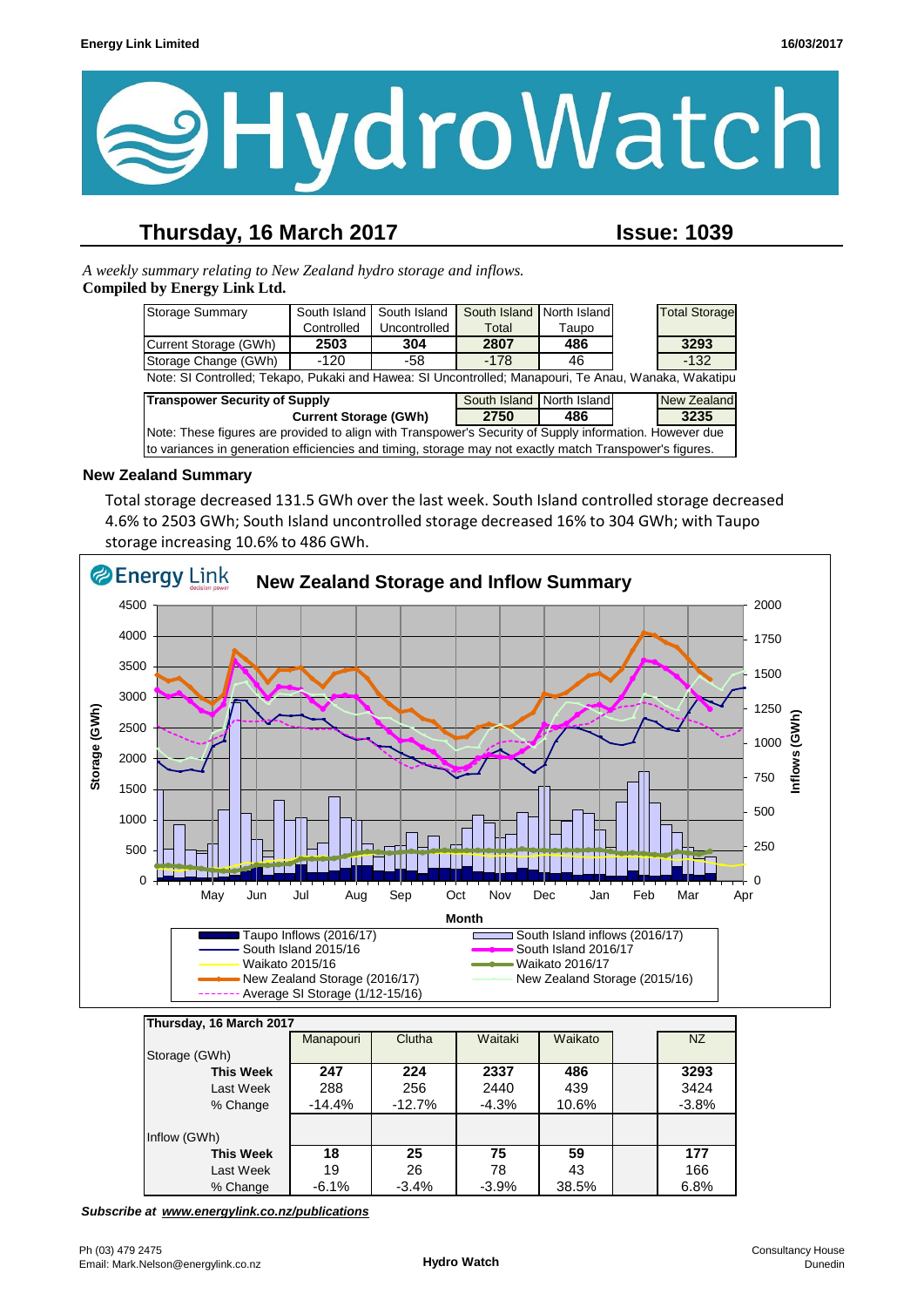#### **Lake Levels and Outflows**

| <b>Catchment</b> | Lake      | Level    | <b>Storage</b> | <b>Outflow</b> | <b>Outflow</b> |
|------------------|-----------|----------|----------------|----------------|----------------|
|                  |           | (m. asl) | (GWh)          | (cumecs)       | <b>Change</b>  |
| <b>Manapouri</b> | Manapouri | 178.17   | 137            | 18             | 0              |
|                  | Te Anau   | 201.60   | 110            |                |                |
| <b>Clutha</b>    | Wakatipu  | 309.61   | 27             | 118            | $-30$          |
|                  | Wanaka    | 276.69   | 30             | 131            | $-32$          |
|                  | Hawea     | 342.57   | 166            | 120            | $-2$           |
| Waitaki          | Tekapo    | 708.37   | 624            |                |                |
|                  | Pukaki    | 531.52   | 1713           |                |                |
| <b>Waikato</b>   | Taupo     | 357.04   | 486            |                |                |

#### **Inflow Summary**

The two charts below represent where current inflows are in relation to historic inflow patterns. The percentile values have been calculated using all inflows since 1931.





**North Island Inflows -** The past four weeks of N. I. inflows rank as the 17th wettest on record.

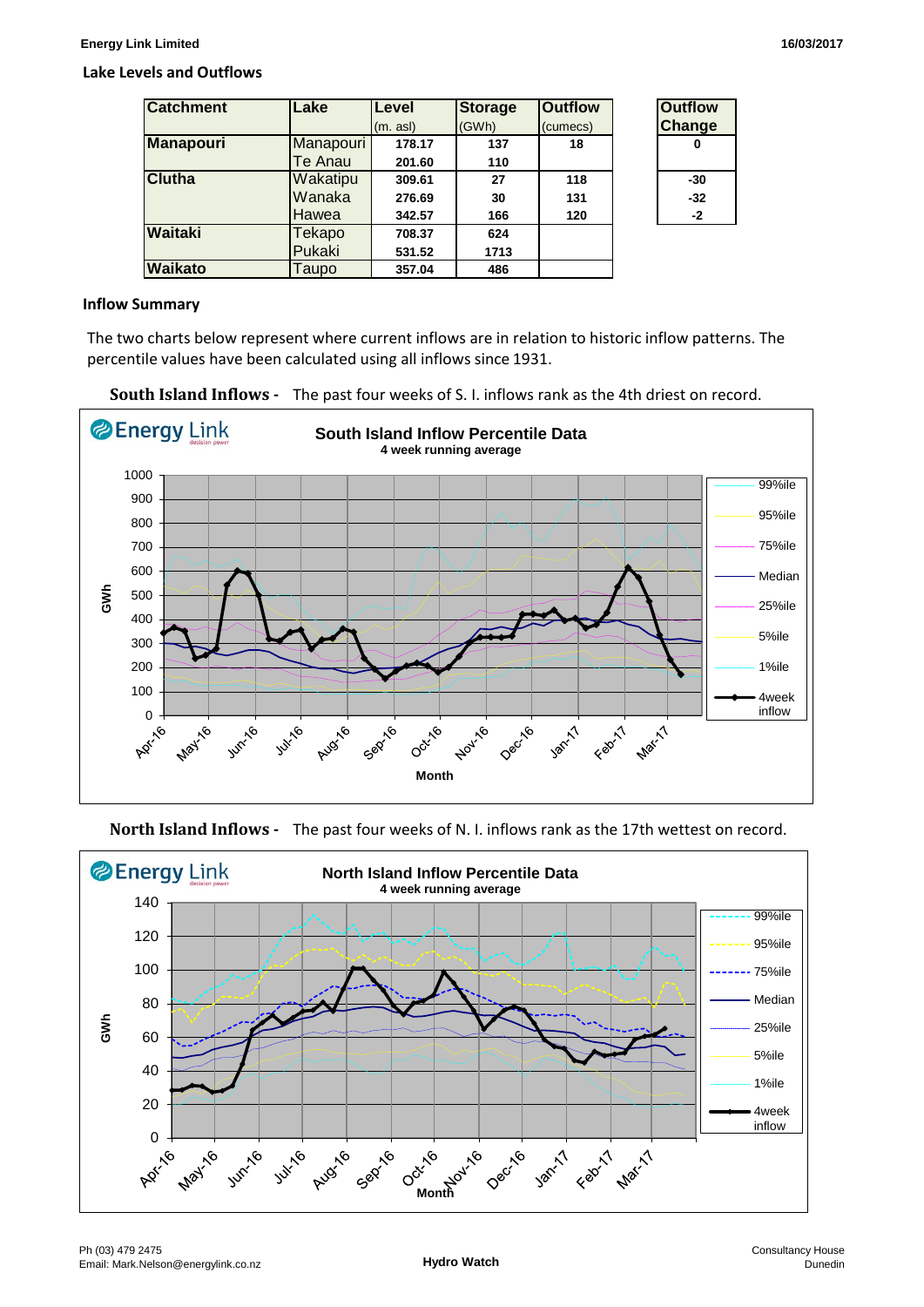## **Waikato System**



**Lake Levels -** Lake Taupo storage increased to 85.1% of nominal full at 486 GWh.

 **Inflows -** Inflows increased 38.5% to 59 GWh.

 **Generation -** Average generation decreased 6.4% to 403.3 MW.



# **Tekapo**

**Lake Levels -** Lake Tekapo ended the week 82.6% nominally full with storage falling to 624 GWh.

 **Inflows -** Inflows into tekapo increased 16.2% to 34 GWh.

 **Generation -** Average Tekapo generation increased 3.2% to 160.3 MW.

**Hydro Spill -** Lake Tekapo did not spill.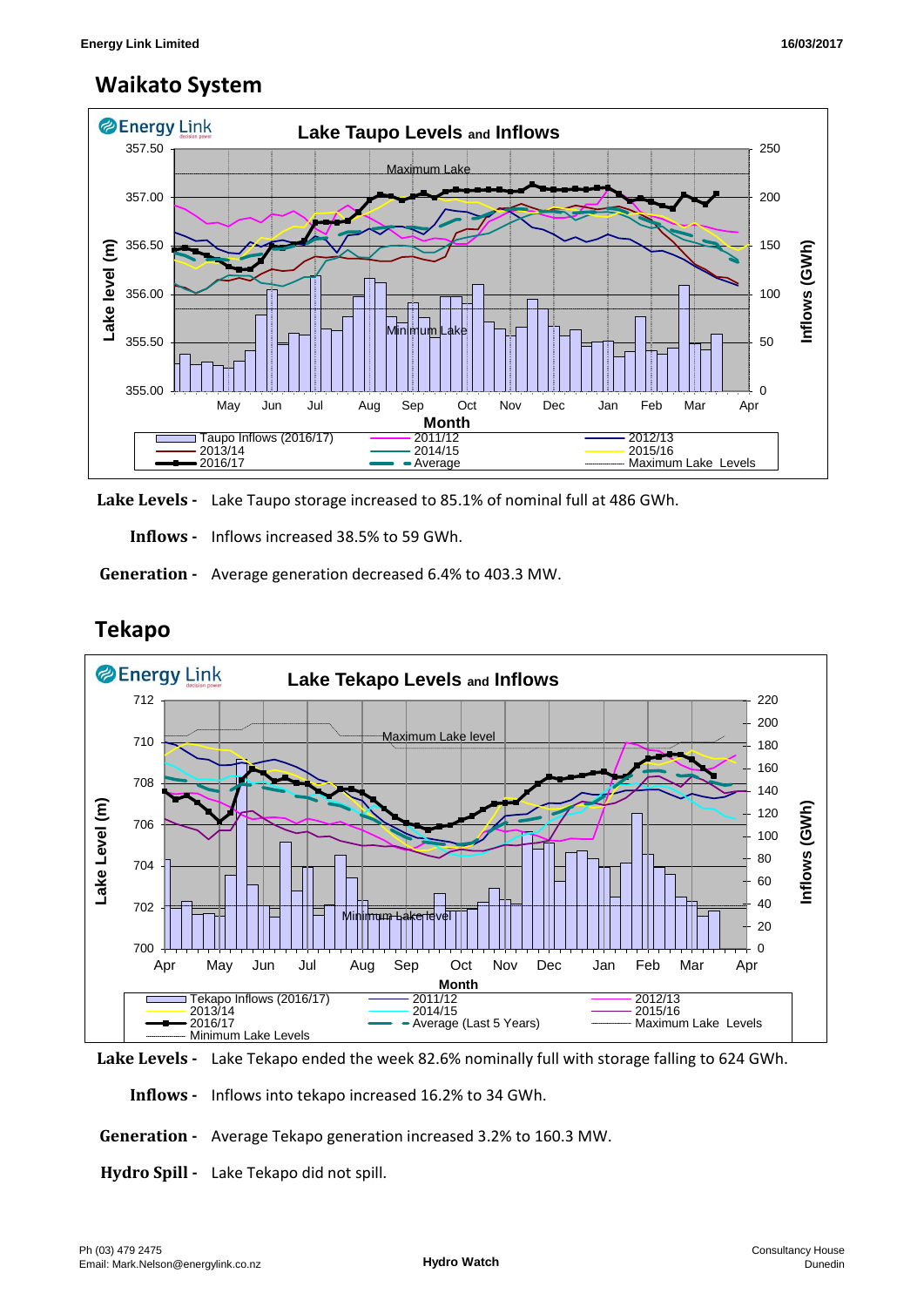## **Waitaki System**



**Lake Levels -** Lake Pukaki ended the week 96.3% nominally full with storage falling to 1713 GWh.

 **Inflows -** Inflows into the Waitaki System decreased 16.1% to 41 GWh.

- **Generation** Average Waikati generation decreased 3.2% to 963.5 MW.
- **Hydro Spill** Lake Pukaki did not spill.
- **River Flows**  Flows from the Ahuriri River fell to 11.5 cumecs while Waitaki River flows were lower than last week averaging 381 cumecs.



### **Clutha System**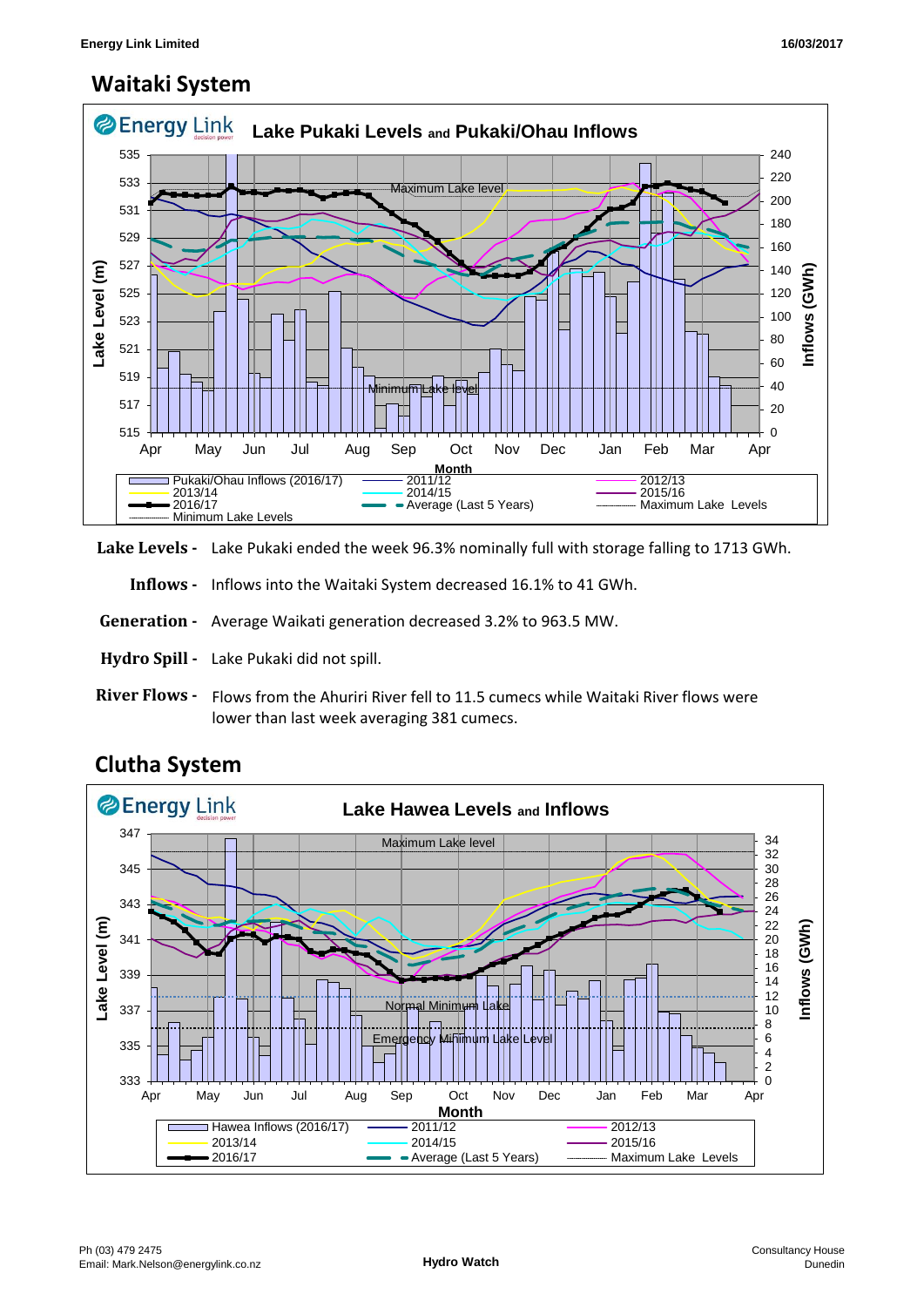#### **Energy Link Limited 16/03/2017**

- **Lake Levels Inflows -** Total Inflows into the Clutha System 3.4% lower at 25 GWh.  **Generation -** Average generation was 13% lower at 354 MW. Total storage for the Clutha System decreased 12.7% to 224 GWh. Lakes Hawea, Wanaka and Wakatipu ended the week 56.3%, 26.4% and 25.7% nominally full respectively.
- **Hydro Spill** The was no estimated spill
- River Flows Total outflows from the lakes and Shotover River fell to 393.1 cumecs. This comprised of 120 cumecs from Lake Hawea, 131 cumecs from Lake Wanaka, 118 cumecs from Lake Wakatipu and 25 cumecs from the Shotover River.